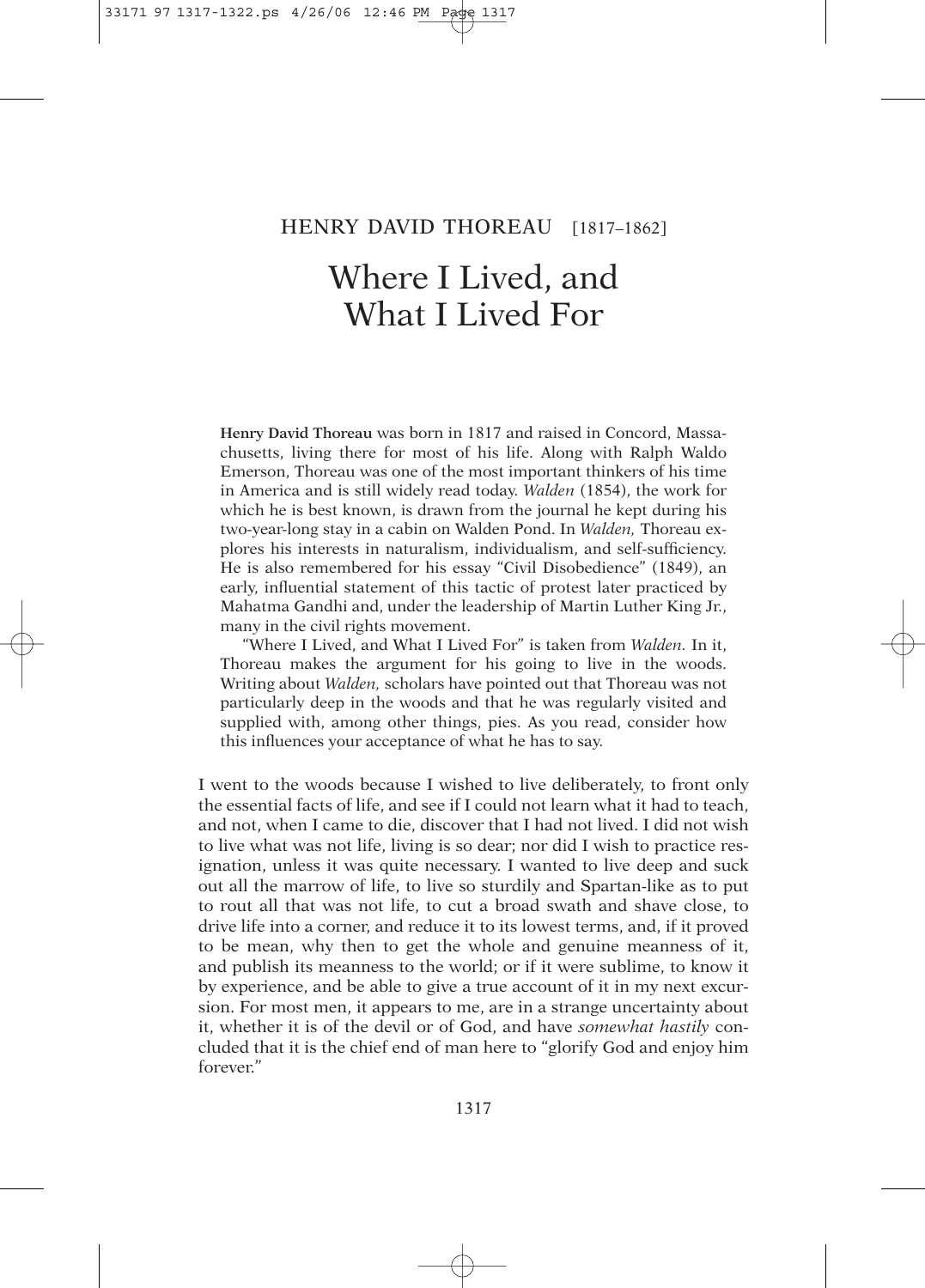Still we live meanly, like ants; though the fable tells us that we were long ago changed into men; like pygmies we fight with cranes; it is error upon error, and clout upon clout, and our best virtue has for its occasion a superfluous and evitable wretchedness. Our life is frittered away by detail. An honest man has hardly need to count more than his ten fingers, or in extreme cases he may add his ten toes, and lump the rest. Simplicity, simplicity, simplicity! I say, let your affairs be as two or three, and not a hundred or a thousand; instead of a million count half a dozen, and keep your accounts on your thumb-nail. In the midst of this chopping sea of civilized life, such are the clouds and storms and quicksands and thousand-and-one items to be allowed for, that a man has to live, if he would not founder and go to the bottom and not make his port at all, by dead reckoning, and he must be a great calculator indeed who succeeds. Simplify, simplify. Instead of three meals a day, if it be necessary eat but one; instead of a hundred dishes, five; and reduce other things in proportion. Our life is like a German Confederacy, made of up petty states, with its boundary forever fluctuating, so that even a German cannot tell you how it is bounded at any moment. The nation itself, with all its so-called internal improvements, which, by the way are all external and superficial, is just such an unwieldy and overgrown establishment, cluttered with furniture and tripped up by its own traps, ruined by luxury and heedless expense, by want of calculation and a worthy aim, as the million households in the lands; and the only cure for it, as for them, is in a rigid economy, a stern and more than Spartan simplicity of life and elevation of purpose. It lives too fast. Men think that it is essential that the *Nation* have commerce, and export ice, and talk through a telegraph, and ride thirty miles an hour, without a doubt, whether *they* do or not; but whether we should live like baboons or like men, is a little uncertain. If we do not get our sleepers, and forge rails, and devote days and nights to the work, but go to tinkering upon our *lives* to improve *them,* who will build railroads? And if railroads are not built, how shall we get to heaven in season? But if we stay at home and mind our business, who will want railroads? We do not ride on the railroad; it rides upon us. Did you ever think what those sleepers are that underlie the railroad? Each one is a man, an Irishman, or a Yankee man. The rails are laid on them, and they are covered with sand, and the cars run smoothly over them. They are sound sleepers, I assure you. And every few years a new lot is laid down and run over, so that, if some have the pleasure of riding on a rail, others have the misfortune to be ridden upon. And when they run over a man that is walking in his sleep, a supernumerary sleeper in the wrong position, and wake him up, they suddenly stop the cars, and make a hue and cry about it, as if this were an exception. I am glad to know that it takes a gang of men for every five miles to keep the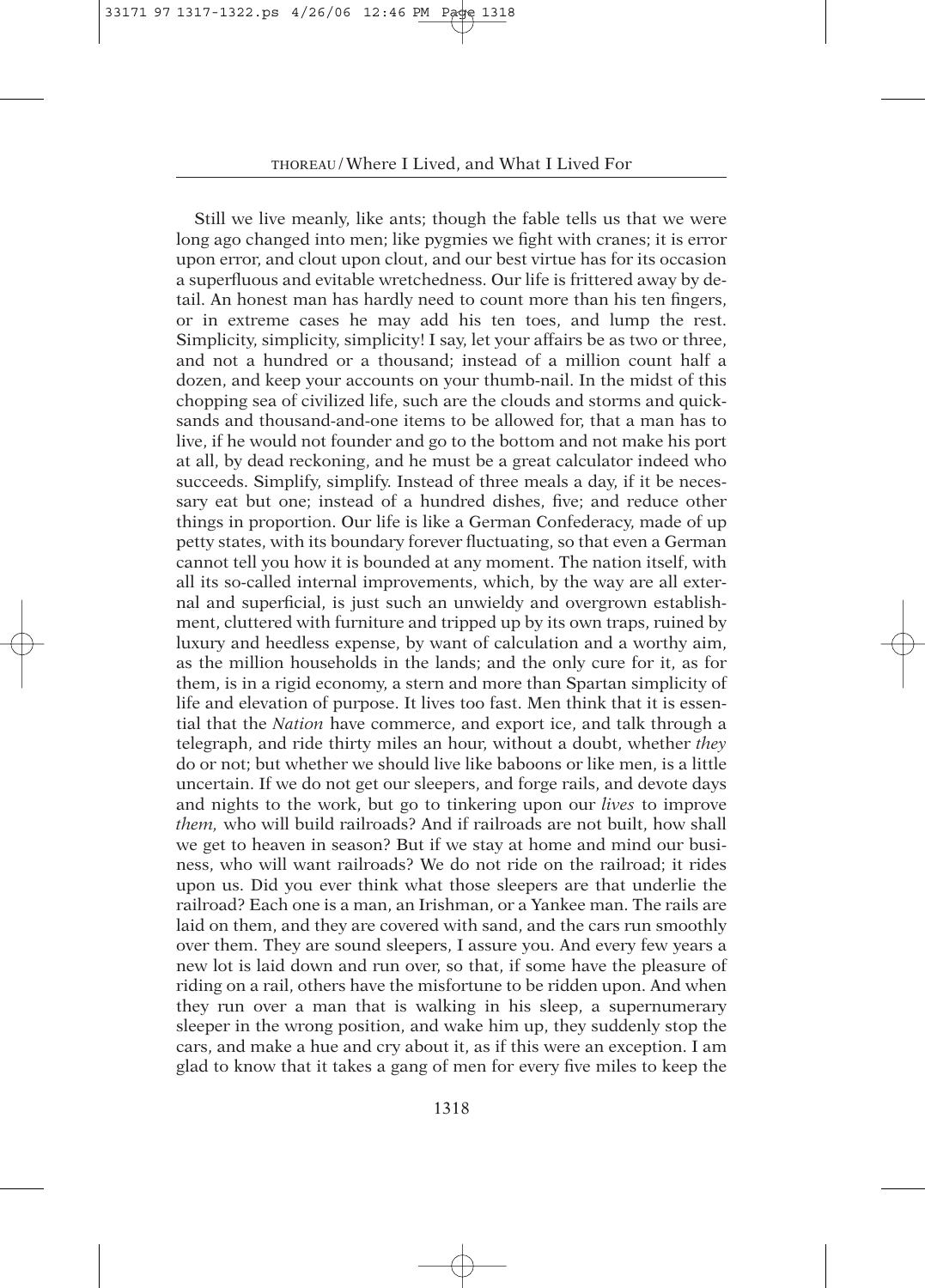sleepers down and level in their beds as it is, for this is a sign that they may sometimes get up again.

Why should we live with such hurry and waste of life? We are determined to be starved before we are hungry. Men say that a stitch in time saves nine, and so they take a thousand stitches to-day to save nine tomorrow. As for *work,* we haven't any of any consequence. We have the Saint Vitus' dance, and cannot possibly keep our heads still. If I should only give a few pulls at the parish bell-rope, as for a fire, that is, without setting the bell, there is hardly a man on his farm in the outskirts of Concord, notwithstanding that press of engagements which was his excuse so many times this morning, nor a boy, nor a woman, I might almost say, but would foresake all and follow that sound, not mainly to save property from the flames, but, if we will confess the truth, much more to see it burn, since burn it must, and we, be it known, did not set it on fire — or to see it put out, and have a hand in it, if that is done as handsomely; yes, even if it were the parish church itself. Hardly a man takes a half-hour's nap after dinner, but when he wakes he holds up his head and asks, "What's the news?" as if the rest of mankind had stood his sentinels. Some give directions to be waked every half-hour, doubtless for no other purpose; and then, to pay for it, they tell what they have dreamed. After a night's sleep the news is as indispensable as the breakfast. "Pray tell me anything new that has happened to a man anywhere on this globe" — and he reads it over his coffee and rolls, that a man has had his eyes gouged out this morning on the Wachito River; never dreaming the while that he lives in the dark unfathomed mammoth cave of this world, and has but the rudiment of an eye himself.

For my part, I could easily do without the post-office. I think that there are very few important communications made through it. To speak critically, I never received more than one or two letters in my life — I wrote this some years ago—that were worth the postage. The pennypost is, commonly, an institution through which you seriously offer a man that penny for his thoughts which is so often safely offered in jest. And I am sure that I never read any memorable news in a newspaper. If we read of one man robbed, or murdered, or killed by accident, or one house burned, or one vessel wrecked or one steamboat blown up, or one cow run over on the Western Railroad, or one mad dog killed, or one lot of grasshoppers in the winter — we never need read of another. One is enough. If you are acquainted with the principle, what do you care for a myriad instances and applications? To a philosopher all *news,* as it is called, is gossip, and they who edit and read it are old women over their tea. Yet not a few are greedy after this gossip. There was such a rush, as I hear, the other day at one of the offices to learn the foreign news by the last arrival, that several large squares of plate glass belonging to the es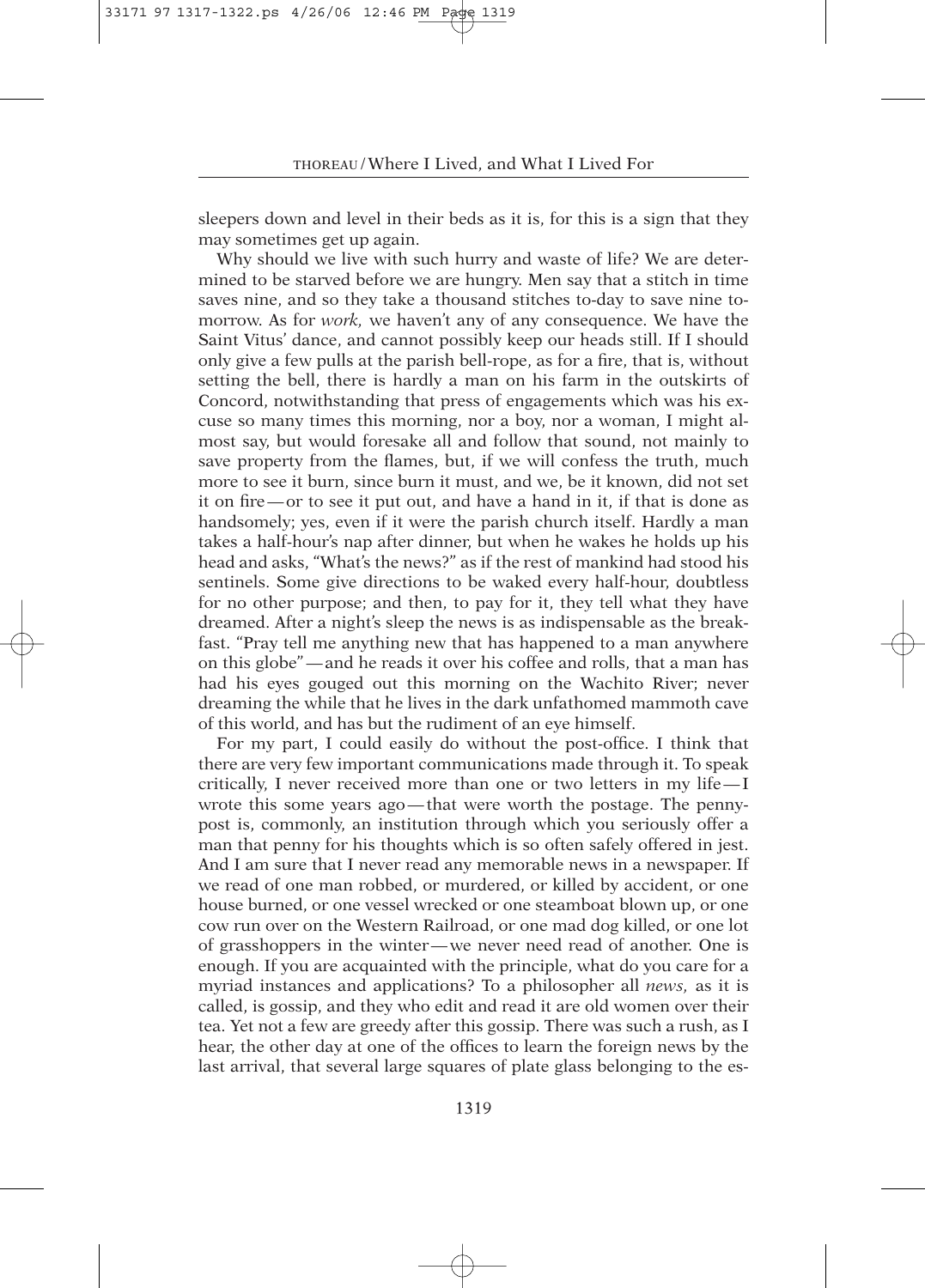tablishment were broken by the pressure — news which I seriously think a ready wit might write a twelvemonth, or twelve years, beforehand with sufficient accuracy. As for Spain, for instance, if you know how to throw in Don Carlos and the Infanta, and Don Pedro and Seville and Granada, from time to time in the right proportions — they may have changed the names a little since I saw the papers — and serve up a bullfight when other entertainments fail, it will be true to the letter, and give us as good an idea of the exact state or ruin of things in Spain as the most succinct and lucid reports under this head in the newspapers; and as for England, almost the last significant scrap of news from that quarter was the revolution of 1649; and if you have learned the history of her crops for an average year, you never need attend to that thing again, unless your speculations are of a merely pecuniary character. If one may judge who rarely looks into the newspapers, nothing new does ever happen in foreign parts, a French revolution not excepted.

What news! how much more important to know what that is which 5 was never old! "Kieou-he-yu (great dignitary of the state of Wei) sent a man to Khoung-tseu to know his news. Khoung-tseu caused the messenger to be seated near him, and questioned him in these terms: What is your master doing? The messenger answered with respect: My master desires to diminish the number of his faults, but he cannot come to the end of them. The messenger being gone, the philosopher remarked: What a worthy messenger! What a worthy messenger!" The preacher, instead of vexing the ears of drowsy farmers on their day of rest at the end of the week — for Sunday is the fit conclusion of an ill-spent week, and not the fresh and brave beginning of a new one — with this one other draggle-tail of a sermon, should shout with thundering voice, "Pause! Avast! Why so seeming fast, but deadly slow?"

Shams and delusions are esteemed for soundless truths, while reality is fabulous. If men would steadily observe realities only, and not allow themselves to be deluded, life, to compare it with such things as we know, would be like a fairy tale and the Arabian Nights' Entertainments. If we respected only what is inevitable and has a right to be, music and poetry would resound along the streets. When we are unhurried and wise, we perceive that only great and worthy things have any permanent and absolute existence, that petty fears and petty pleasures are but the shadow of the reality. This is always exhilarating and sublime. By closing the eyes and slumbering, and consenting to be deceived by shows, men establish and confirm their daily life of routine and habit everywhere, which still is built on purely illusory foundations. Children, who play life, discern its true law and relations more clearly than men, who fail to live it worthily, but who think that they are wiser by experience, that is, by failure. I have read in a Hindoo book, that "there was a king's son,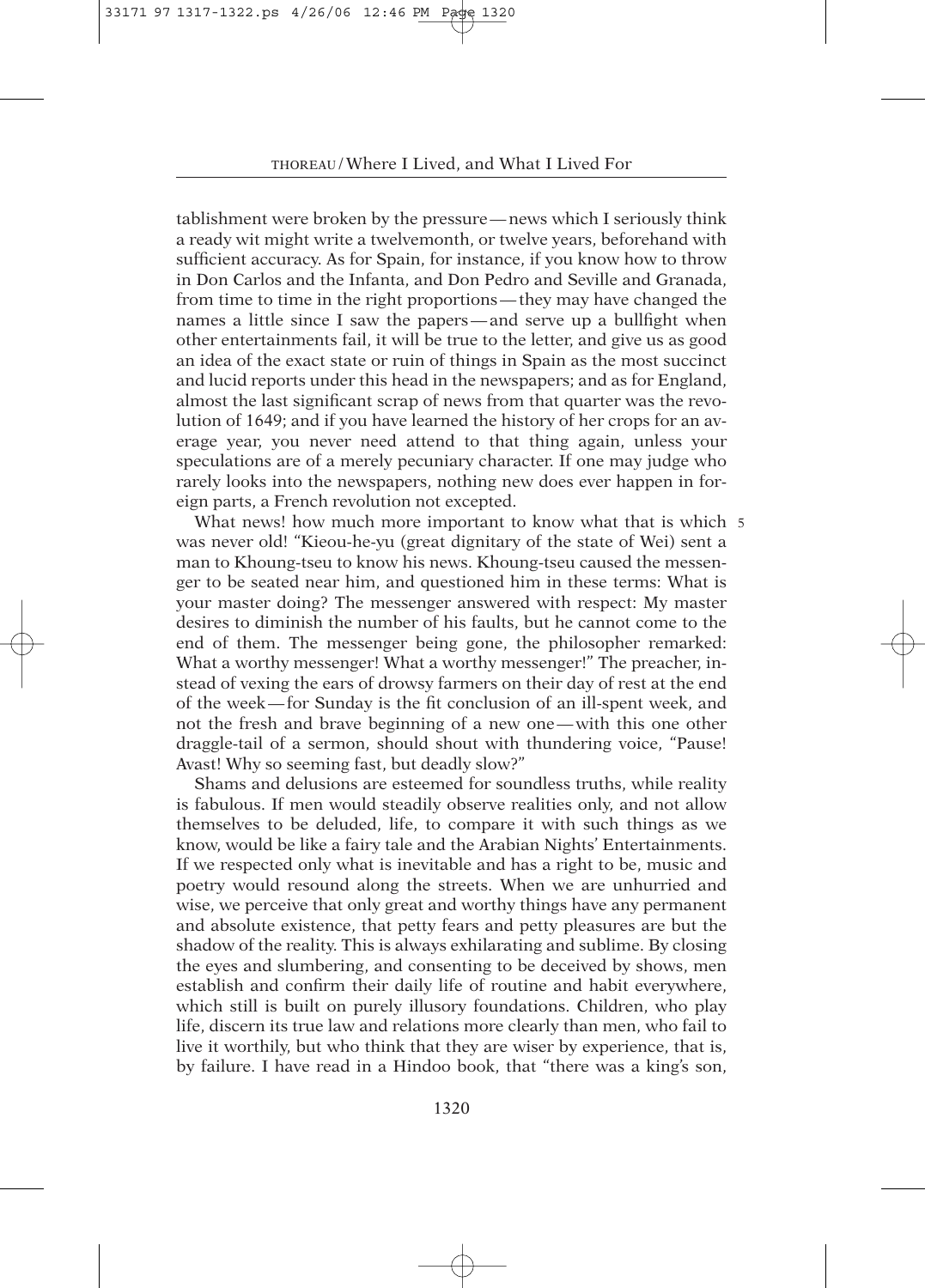who, being expelled in infancy from his native city, was brought up by a forester, and, growing up to maturity in that state, imagined himself to belong to the barbarous race with which he lived. One of his father's ministers having discovered him, revealed to him what he was, and the misconception of his character was removed, and he knew himself to be a prince. So soul," continues the Hindoo philosopher, "from the circumstances in which it is placed, mistakes its own character, until the truth is revealed to it by some holy teacher and then it knows itself to be *Brahme.*" I perceive that we inhabitants of New England live this mean life that we do because our vision does not penetrate the surface of things. We think that that *is* which *appears* to be. If a man should walk through this town and see only the reality, where, think you, would the "Milldam" go to? If he should give us an account of the realities he beheld there, we should not recognize the place in his description. Look at the meetinghouse, or a courthouse, or a jail, or a shop, or a dwellinghouse, and say what that thing really is before a true gaze, and they would all go to pieces in your account of them. Men esteem truth remote, in the outskirts of the system, behind the farthest star, before Adam and after the last man. In eternity there is indeed something true and sublime. But all these times and places and occasions are now and here. God himself culminates in the present moment, and will never be more divine in the lapse of all the ages. And we are enabled to apprehend at all what is sublime and noble only by the perpetual instilling and drenching of the reality that surrounds us. The universe constantly and obediently answers to our conceptions; whether we travel fast or slow, the track is laid for us. Let us spend our lives in conceiving then. The poet or the artist never yet had so fair and noble a design but some of his posterity at least could accomplish it.

Let us spend one day as deliberately as Nature, and not be thrown off the track by every nutshell and mosquito's wing that falls on the rails. Let us rise early and fast, or breakfast, gently and without perturbation; let company come and let company go, let the bells ring and the children cry— determined to make a day of it. Why should we knock under and go with the stream? Let us not be upset and overwhelmed in that terrible rapid and whirlpool called a dinner, situated in the meridian shallows. Weather this danger and you are safe, for the rest of the way is downhill. With unrelaxed nerves, with morning vigor, sail by it, looking another way, tied to the mast like Ulysses. If the engine whistles, let it whistle till it is hoarse for its pains. If the bell rings, why should we run? We will consider what kind of music they are like. Let us settle ourselves and work and wedge our feet downward through the mud and slush of opinion, and prejudice, and tradition, and delusion, and appearance, that alluvion which covers the globe, through Paris and London, through New